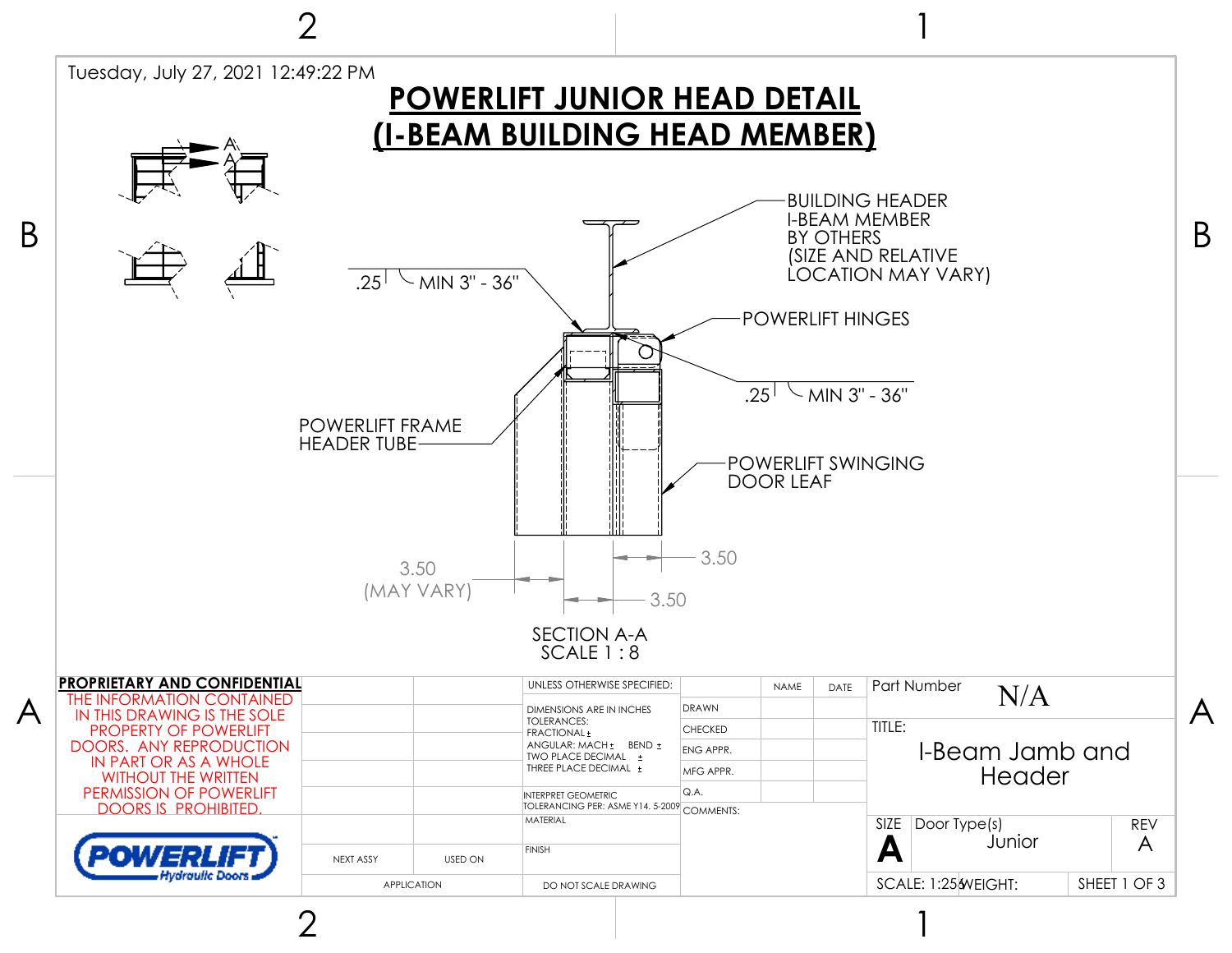

ク